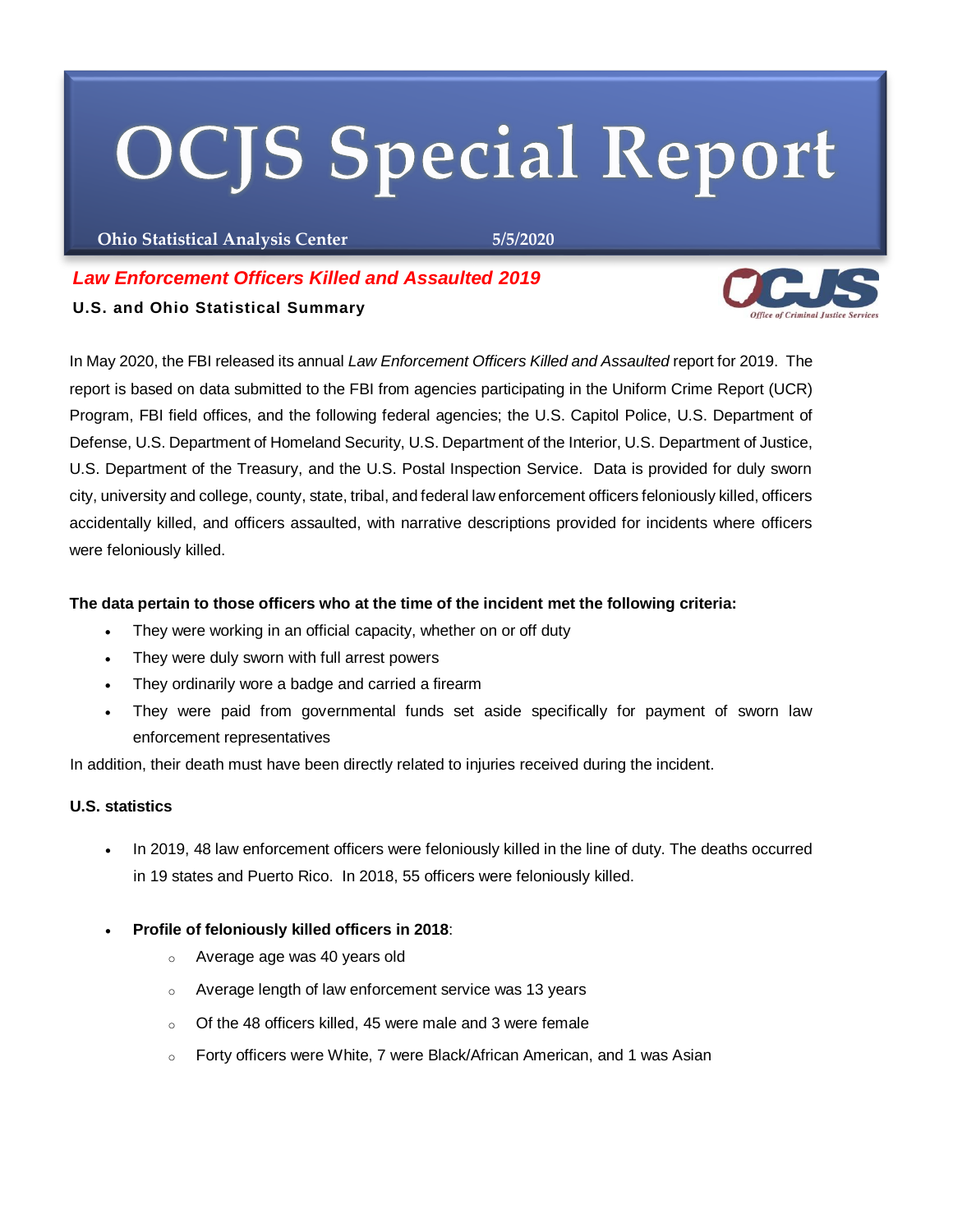#### **Characteristics of the incidents surrounding officer felonious killings:**

- o 31 percent (15) of officers died as a result of investigative or enforcement activities.
- o 19 percent (9) officers were involved in tactical situations.
- o 10 percent (5) officers were victims of unprovoked attacks.
- o 8 percent (4) officers responded to crimes in progress.
- $\circ$  6 percent (3) of officers were involved in vehicular pursuits.
- o 6 percent (3) officers were attempting to restrain/control/handcuff offenders during the arrest situation.
- $\circ$  6 percent (3) of officers were assisting other law enforcement officers.
- o 6 percent (3) of officers responded to disorder/disturbances.
- $\circ$  4 percent (2) officers were ambushed.
- $\circ$  One officer was serving/attempting to serve a court order.
- $\circ$  Ninety-two percent (44) of the 48 officers were killed by a firearm. Of those killed by a firearm, 77 percent (34) were killed with handguns, 16 percent (7) were killed with rifles, 2 percent (1) were killed with a shotgun, and the remaining 2 officers were killed by an unknown type of firearm. Six officers attempted to fire (but did not) their own weapon and 10 fired their own weapon during the incidents.
- o Sixty-three percent (30) of all officers feloniously killed were wearing body armor at the time of their murder.
- o Forty-nine alleged offenders were identified in connection with the 48 officers feloniously killed. The average age of the alleged offenders was 31 years. Forty-eight alleged offenders were identified as male and one was identified as a female. Of those whose race was reported, 64 percent (28) were White, 34 percent (15) were Black, and 2 percent (1) was Native Hawaiian/Other Pacific Islander. Seventy-three percent (36) had prior criminal arrests, and 24 percent (12) were under judicial supervision at the time of the felonious incident.
- o Over a 5-year period, 60 percent of felonious killings of officers occurred in the P.M. hours between noon and midnight, while 39 percent of felonious killing occurred in the A.M. hours. In 2019, 71 percent of felonious killings occurred during the P.M. hours, while 27 percent of felonious killings occurred during the A.M. hours.
- $\circ$  Over a 10-year period, 44 percent of felonious killing of officers occurred between Tuesday and Thursday, while the remaining 56 percent occurred between Friday and Monday. In 2019, the most felonious killings occurred on a Saturday (15).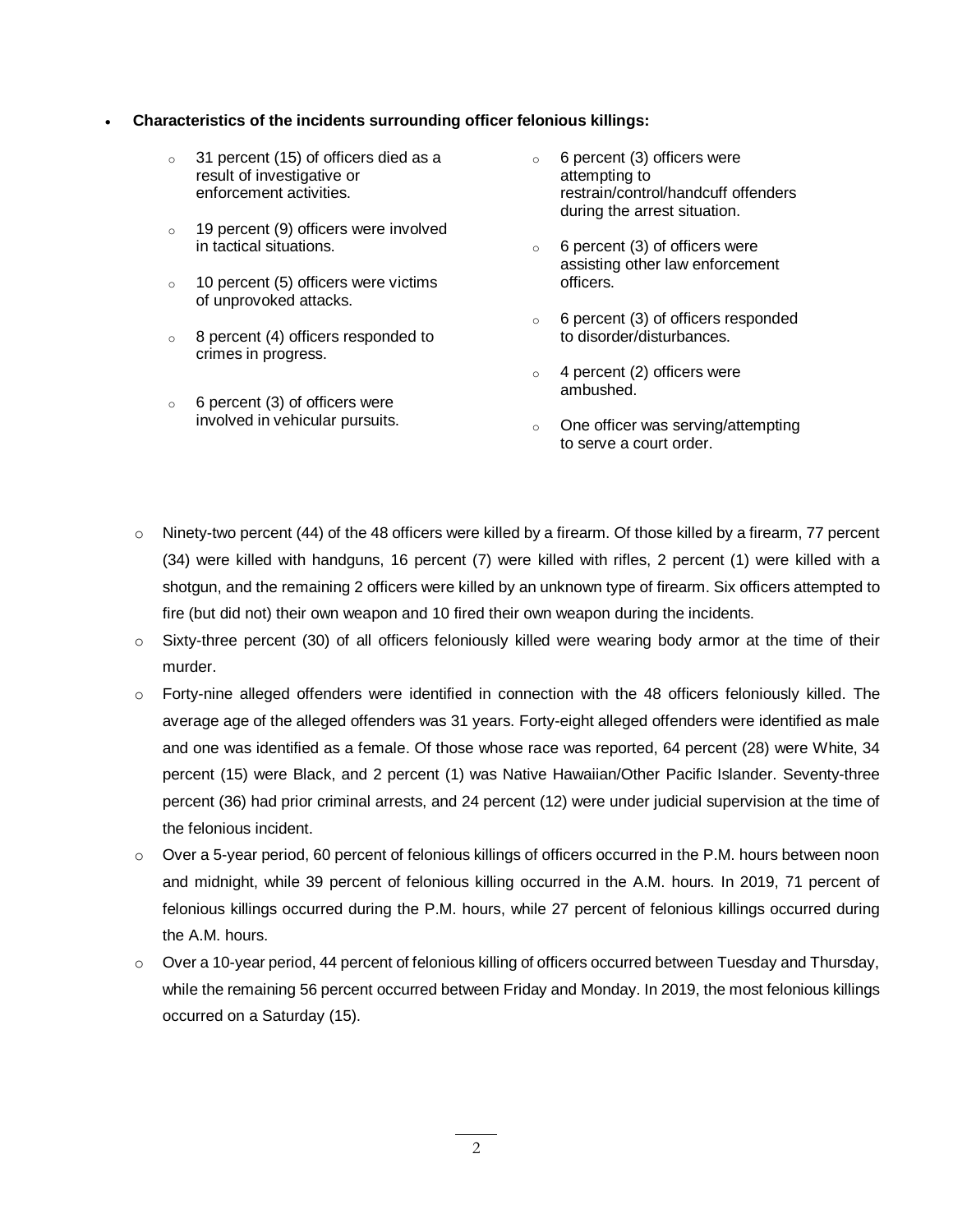#### **U.S. statistics**

- In 2019, 41 law enforcement officers died as a result of accidents that occurred in the line of duty. These deaths occurred in 23 states.
- **Profile of officers accidentally killed in 2019:**
	- o Average age was 40 years old
	- o Average length of law enforcement service was 11 years
	- o Of the 41 officers accidentally killed, 38 were male and 3 were female
	- o Thirty-nine were White, and 2 were Black/African American.

#### **Characteristics of the incidents surrounding officer accidental deaths:**

- o 46 percent (19) died as a result of motor vehicle crashes. 7 percent (3) firearm-related incidents.
- $\circ$  39 percent (16) were officers struck by vehicles. o 5 percent (2) officers drowned. o One officer died in another type of duty-related accident.
- **Characteristics of the incidents surrounding officer assaults:**
	- o Data unavailable until Fall 2020.

#### **Ohio statistics**

- There were two officers feloniously killed in Ohio in 2019. Both officers died from wounds sustained by a firearm. Since 2010 there have been 16 felonious killings in Ohio.
- On February 2, 2019, a Clermont County deputy sheriff was killed, and another lieutenant was wounded when they responded to a report of an armed suicidal subject who had barricaded himself inside his residence in an apartment complex. Around 8:30 p.m., responding officers were negotiating with the subject when they heard him inside the apartment counting down an alleged suicide threat followed immediately by shots fired. A small group of officers with the Clermont County Special Response Team (CCSRT) decided to breach the door of the residence to attempt life-saving measures. During the breach attempt, the subject fired a 9 mm semiautomatic handgun and a .223-caliber semiautomatic rifle, fatally wounding the deputy and injuring the lieutenant. Neither of the officers fired on the offender. The offender, who was under the influence of drugs at the time of the incident, was charged, and later indicted and arraigned, on a Weapons Law Violation, Aggravated Murder, and multiple counts of Attempted Murder. The wounded lieutenant has since recovered from his injury and has returned to duty.
- On November 4, 2019, a Dayton Police Detective was shot while serving a narcotics-related federal search warrant as part of a Drug Enforcement Administration task force. Shortly before 7 p.m., a group of law